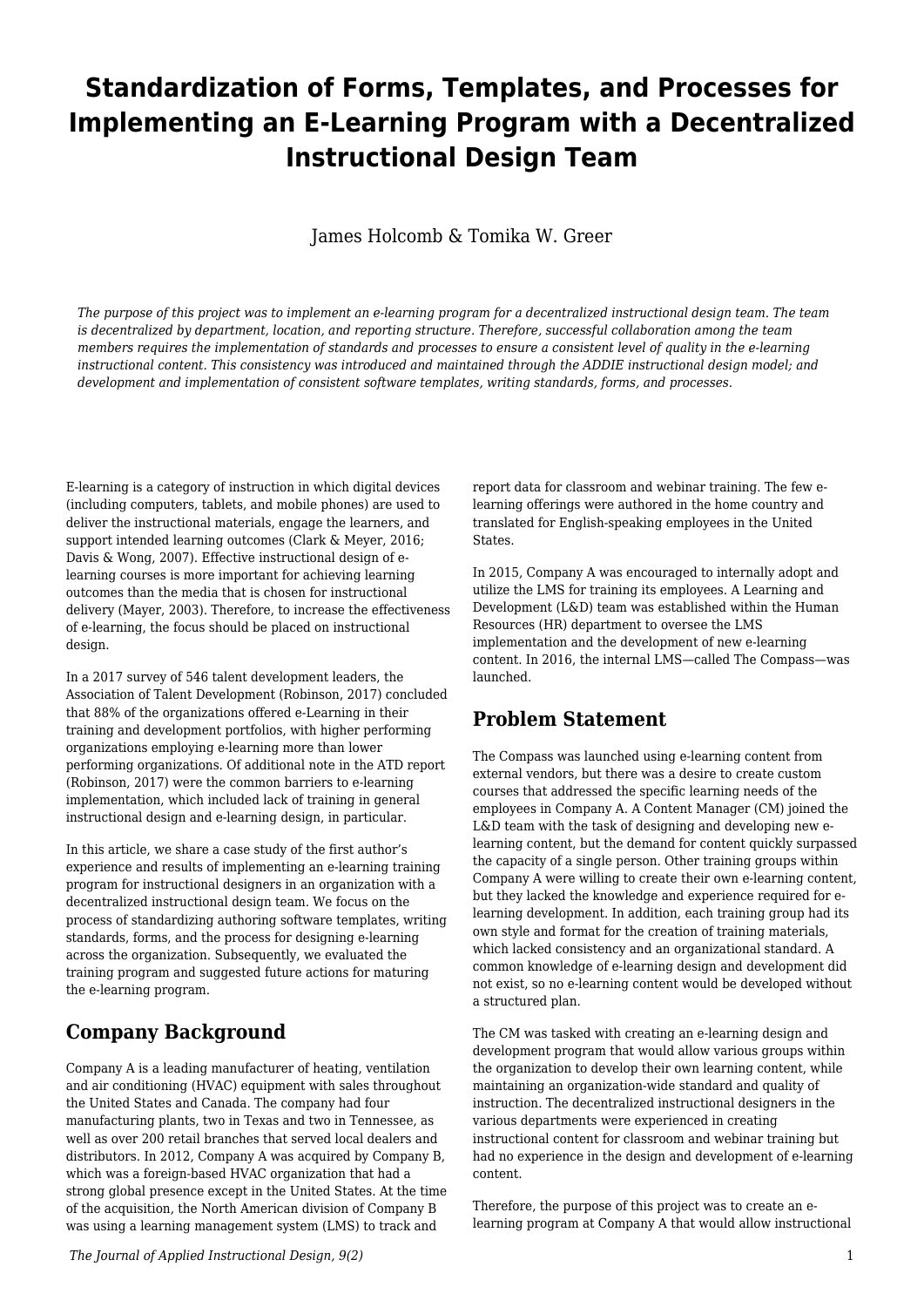designers across the organization to develop instructional content that is consistently formatted, instructionally sound, and SCORM-compliant for the LMS. The goal of the program was to standardize the entire instructional design process from initial contact with a subject matter expert (SME) to evaluation of the final product.

## **Conceptual Framework**

The design of an e-learning course can enhance or hinder the retention of information by the learner (Mayer, 2003; Sorden, 2005). An effective e-learning course should be designed to optimize the cognitive abilities of the learner by tailoring the instructional materials to minimize extraneous cognitive processing and promote essential cognitive processing (Clark & Meyer, 2016; Mayer & Moreno, 2003). Such a design requires an understanding of how individuals analyze and retain information during the learning process (Sorden, 2005).

The project at Company A was based on the application of the Cognitive Learning Theory (Meyer & Moreno, 2003) to elearning design. Moreover, like many other organizations (Klein & Kelly, 2018), the L&D team at Company A uses the ADDIE model as a structured model of instructional design for all training design and development projects. Finally, the Capability Maturity Model (Marshall, 2001) formed a basis for evaluating the resulting training program.

## **Cognitive Learning Theory for E-Learning**

Multimedia learning is a form of e-learning that involves information acquisition and/or knowledge construction when the instruction is presented using words and pictures together (Mayer, 2002; Mayer & Moreno, 2003). In multimedia learning, multimedia narration and graphical images produce verbal and visual mental representations, which integrate with prior knowledge to construct new knowledge (Kirschner, 2002; Mayer & Moreno, 2003). This concept is outlined in the Cognitive Theory of Multimedia Learning and is based on four assumptions (Sweller et al., 1998). The first assumption is that a person's short-term memory includes subsystems for processing auditory and visual information (Mayer & Moreno, 2003). The second assumption is that each subsystem of the short-term memory has a limited capacity (Miller, 1956). The third assumption is that humans can learn when they are able to attend to relevant incoming information, organize that information, and integrate the information into existing knowledge (Mayer & Moreno, 2003). The fourth assumption states that learning connections can only be made if the visual and verbal information in the short-term memory correspond to each other (Sorden, 2005).

As outlined in the Cognitive Theory of Multimedia Learning (Mayer & Moreno, 2003; Sorden, 2005), these four assumptions translate into the following practical applications for e-learning design and development:

- Use a combination of text and images that share a mutual relevance (Mayer, 2002).
- Present information in smaller "chunks" to avoid cognitive overload due to the limited capacity of the short-term memory (Meyer & Moreno, 2003).
- Design and develop instructional materials that are relevant and meaningful to the learner to enhance learning (Sorden, 2005).
- Create instruction that calls upon previously developed

schema (from long-term memory) to reduce the cognitive load on the short-term memory (Kirschner, 2002).

## **Addie Model**

The ADDIE model (Schlegel, 1995) of instructional design was adopted as the standard for the design and development of instructional content at Company A. The ADDIE model implies a progression of five phases of instructional design: Analyze, Design, Develop, Implement, and Evaluate. In the project described herein, the CM executed ADDIE as shown in Figure 1.

Figure 1

ADDIE Model of Instructional Design



As executed in Company A, the first four phases of ADDIE are represented as a cycle with the Evaluate phase continuously applied to all other phases to ensure the learning program meets the required objectives. The ongoing evaluation of the current project was based on the Capability Maturity Model (Paulk et al., 1993).

## **Capability Maturity Model**

A high-quality e-learning program matures over time as the participants and stakeholders in the program adapt and change. This maturing process can be charted using a Capability Maturity Model (CMM), which tracks the progress of a learning program from inception to full maturity. Capability maturity models were developed to reflect the idea that organizations engaging in these types of improvement actions consciously and repeatedly were more effective than organization that did not do so (Marshall, 2001). A CMM is composed of five levels of maturity that create a foundation for continuous performance improvement (Marshall & Mitchell, 2002; Paulk et al., 1993):

- 1. **Initial**: Process is at an ad hoc starting point.
- 2. **Repeatable**: Process is documented and can potentially be repeated.
- 3. **Defined**: Process is confirmed, documented, and standardized.
- 4. **Managed**: Detailed measures of the process and product quality are collected and controlled.
- 5. **Optimizing**: Continuous process improvement is facilitated by feedback from the process and new ideas.

Marshall and Mitchell (2002) adapted the standard CMM to elearning to create an e-Learning Maturity Model (eMM) that can be used as a framework to improve e-Learning processes. The five levels of the CMM were adjusted to better align with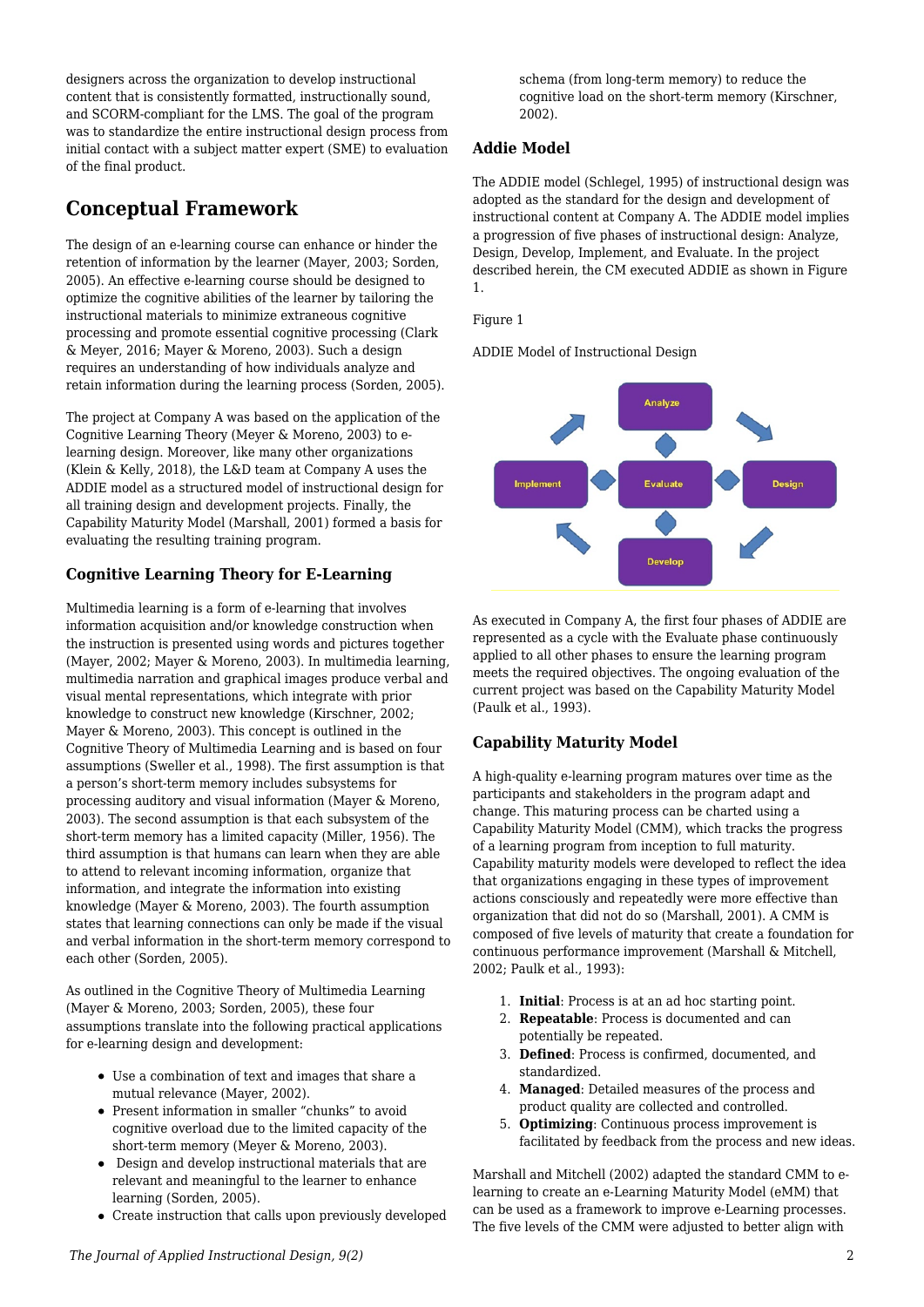the principles of e-learning design and development, which resulted in the following levels:

- 1. **Initial**: No formal processes exist.
- 2. **Repeatable**: Clear objectives for e-learning with deliberate process established.
- 3. **Defined**: Defined, structured, and integrated process for learning.
- 4. **Managed**: Ensuring the quality of both the e-learning resources and student learning outcomes as an organizational approach.
- 5. **Optimizing**: Continual improvement of educational effectiveness.

For each level of the cMM, key outcomes are assessed in four areas: *Student Learning*, *Resource Creation*, *Project Support*, and *Organization*. The maturity level of each of these areas also increases across the five levels of the eMM.

## **Method**

In the field of instructional design, "the current focus is on the design and utilization of both instructional and noninstructional processes and resources to improve learning and performance" (Klein & Kelly, 2018, p. 225). Accordingly, to standardize e-learning design and development across Company A, the content manager determined that several processes, forms, templates, and standards would need to be developed. The fundamental tenets of Cognitive Learning Theory (Mayer & Moreno, 2003) could be achieved for Company A by implementing writing standards, software templates, an internal instructional design process, and forms for gathering requirements. The focus on these four items represents the five phases of the ADDIE model and when used properly, they would help Company A establish consistency in the e-learning courses produced across the entire decentralized instructional design team.

## **Standardized Writing Style for E-Learning Design and Development**

Writing standards have implications for the design and development phases of the ADDIE model. The underlying foundation of effective e-learning design and development rests in the concepts of entering a cognitive state of flow (Davis & Wong, 2007) and efficient cognitive processing (Paas et al., 2003). These ideals are partially attained through the consistent use of instructional text and an e-learning interface and formatting structure that remains the same, regardless of the course or instructional designer. To achieve consistent text, the CM sought a set of writing standards from the organization. The standards provided were very limited and not in use by much of the organization, so the CM deemed it necessary to create a functional set of writing standards for the e-learning program, which would follow the Microsoft Manual of Style 4th edition.

### **Standardized Software Templates for E-Learning Design and Development**

Authoring software is commonly used to develop e-learning courses as evidenced by Klein and Kelly's (2018, p. 231) finding that "knowledge and experience with e-learning authoring software such as Captivate, Presenter, Storyline, or Lectora" is the third most common competency identified in job announcements for instructional designers. Software

templates can be used to create a consistent learner experience from slide-to-slide and from course-to-course. The learner should not be focused on the design of the course, but rather on the content embedded within the course. A properly designed template should be leveraged during the design and development phases of the ADDIE model to reduce the intrinsic cognitive load of the learner.

When this project began, the CM was using Lectora to build elearning courses. Course builders in other departments were using authoring software entitled Claro, which is associated with the LMS. The CM developed an e-learning template for Lectora that met all standards of cognitive efficiency and received approval from the project sponsor and an executive stakeholder. The template for Claro required the development of two templates due to the nature of the software. Claro imports a presentation from PowerPoint, which can then be further enhanced. A basic PowerPoint presentation file that is specific to Claro was created by the CM. The CM also created a template in Claro that incorporated the required branding standards of the company. There are limitations within the Claro software regarding navigation, so a less than desired outcome had to be accepted. The Claro templates were also approved by the project sponsor and executive stakeholder.

Each of the authoring software in use required a basic development template that incorporated required branding standards, such as company colors, logos and copyright language. Additional requirements included a consistent navigation structure with controls and are easy to see and use. The intent of the template design is to make all of the colors, borders, and controls fade into the background so the learner is focused on the instructional content rather than extraneous aspects of the course.

As the project progressed, two instructional designers were added to the L&D team in the HR department. These designers did not have working knowledge of Lectora or Claro. Instead, they were experienced in Articulate Storyline – a third authoring software. Because these designers needed a template in Storyline to perform their duties, the CM added an additional template creation to the project schedule. Under the guidance of the CM, the new instructional designers created a working template for Storyline that allows multiple branded courses to be published from a single file. This feature allows the designers to create a single course containing instructional content that publishes for multiple brands through the use of variables for the company name and associated images.

The software templates allow the flow of content in all courses to meet the pattern expectations of the learner. Each slide of a course has a specified flow of content from slide to slide, and from section to section, supporting the coherence effect of elearning (Mayer, 2002). Figure 2 was developed to assist the course designers with content design and development.

Figure 2

Illustration of Standard Content Flow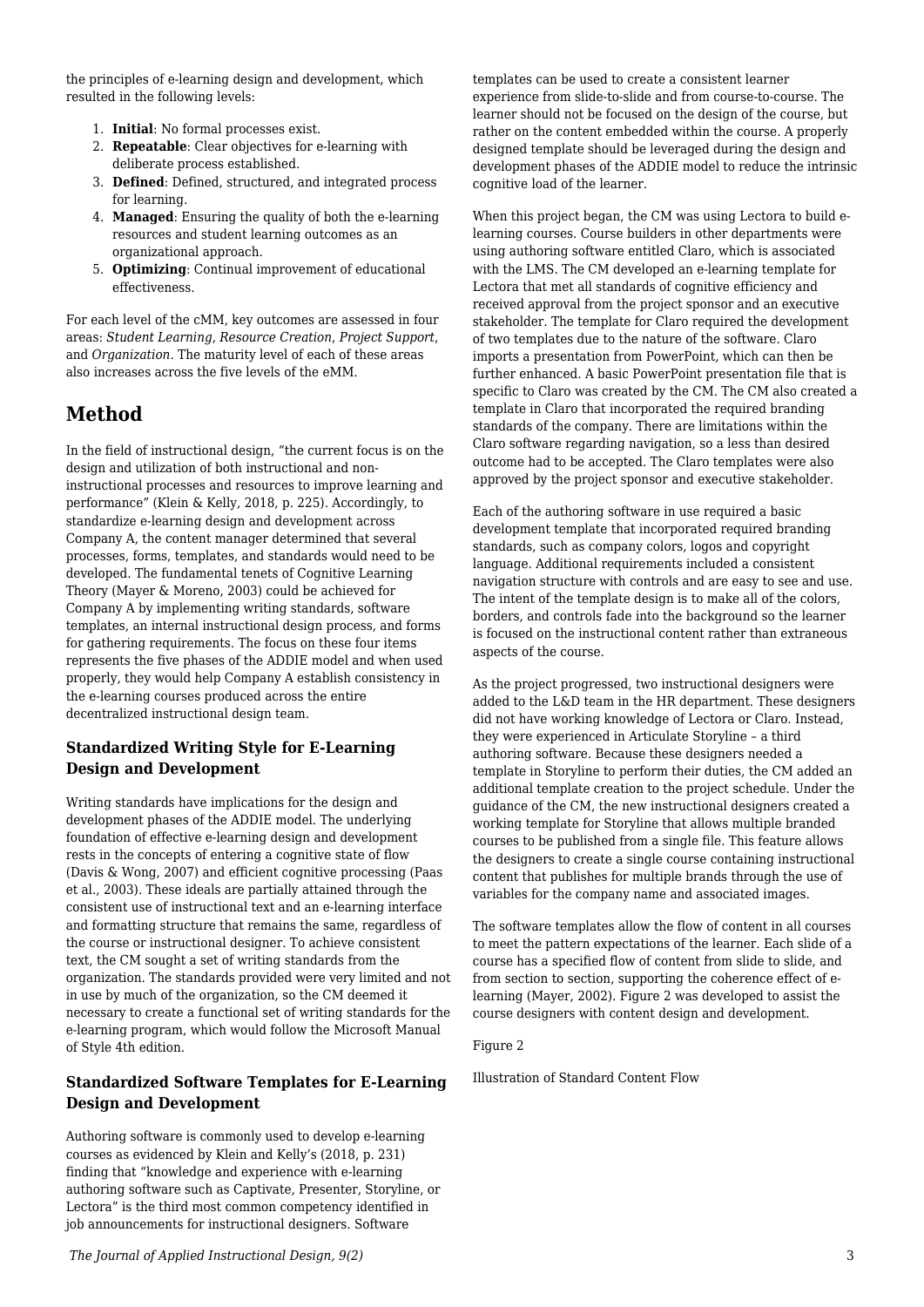

## **Standardized E-Learning Instructional Design Process**

The newly created instructional design processes are applicable for all phases of the ADDIE model and are the nucleus of the standardization across the organization. Prior to the initiation of the project, the organization had instructional designers and instructors who each created classroom training materials on their own. The instructional designers had their own process that followed the phases of the ADDIE model. The CM augmented this established process to incorporate the additional steps of e-learning development and implementation, as shown in Figure 3. The area enclosed in the dashed blue line contains the steps that were added to the existing instructional design process. The CM acquired approval for this process from the project sponsor. All elearning content developed in Company A must follow this new process.

#### Figure 3

#### Augmented Instructional Design Process



The addition of L&D instructional designers in the HR department required the development of an internal process for the development and review of e-learning content. Figure 4 is an illustration of the process for e-learning design and development within the L&D team, along with an internal process for the review of content.

#### Figure 4

Revised Instructional Design Process (L&D Team)



To standardize the evaluation phase a survey with uniform evaluation questions was included in every course in the LMS. Figure 5 contains details for the evaluation process of an elearning course at Company A. The CM is responsible for implementing the steps of the evaluation process.

Figure 5

E-Learning Course Evaluation Process



#### **Standardized Forms for Gathering Requirements**

Creation of learning activities in the LMS can be time consuming, especially if all details are not included with the initial request. Effective collaboration and communication are vital for success even in the analysis phase of an instructional design project (Klein & Kelly, 2018). A string of email threads and/or phone calls to clarify design and development specifications results in wasted time and possible errors. To remedy this situation, the CM met with the CM and LMS team to determine the types of required forms and the necessary information to be gathered on each form. The new requirements gathering forms allow for stakeholders to efficiently and accurately initiate the analysis phase of the ADDIE model. The three forms determined to be required were the Course Creation Request, the Section Request, and the Assignment Request forms.

The *Course Creation Request* form is applicable to any type of training to be created in the LMS, including e-learning courses. This form contains the basic information listed in the LMS about the training. The *Section Request* form serves a dual purpose. This form is used to create a classroom training course in the LMS, which included details such as Location and the Number of Students. Once a classroom course is created in the LMS, sections of this course must be created with specific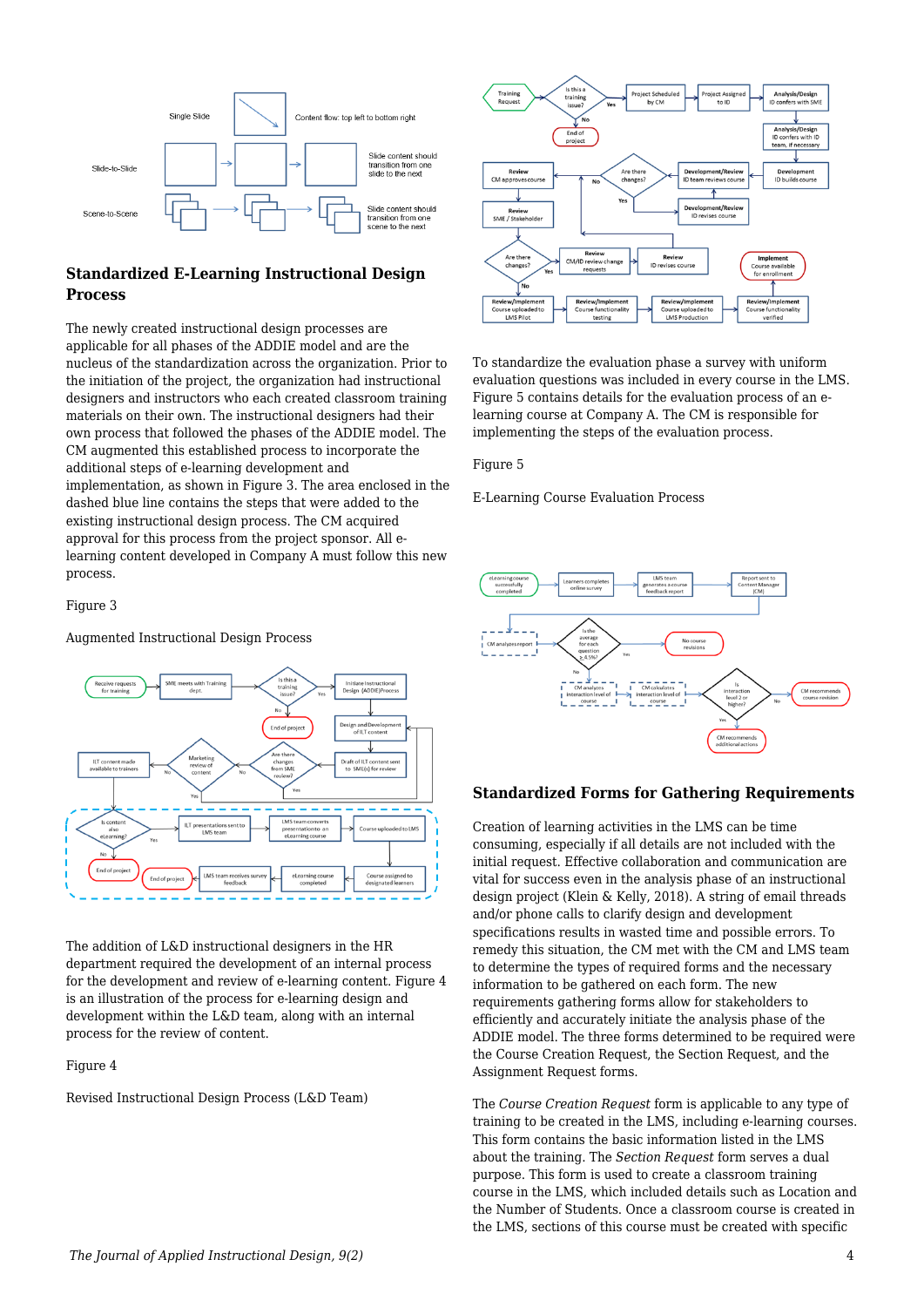dates and times. This form can be used to add sections to an existing classroom course, as well as create a new classroom course and sections. The *Assignment Request* form contains information about the learners and the training activities to be assigned. This form is the most widely used as assignments are requested at a higher rate than courses are created.

All forms were initially created in a PDF format and sent to the requestors as necessary. The requestors had difficulty submitting the forms and complained about the number of separate documents, so the forms were reformatted into a single Excel document. All forms are included on separate worksheets and instructions for completing the forms are also included in the Excel file.

## **Training for New Standardized Elements**

The final stage of the e-learning program was training the decentralized instructional designers on the authoring software and basic e-learning principles. The instructional designers had previous experience in designing classroom presentations; however, making the transition to effective elearning course design required additional instruction. The CM scheduled a two-day training session where the CM provided instruction on the process for converting a PowerPoint presentation into a basic e-learning course. Claro was used as the authoring software because no additional cost was required. On day one of the training, the CM provided instruction on the preparation of a PowerPoint file, the Claro interface, importing a PowerPoint file to Claro, and some basic functionality such as adding text boxes, images and audio. On day two, the instructional designers learned to create basic interactions, create an assessment, and publish the course for the LMS. An overview of the writing standards, Claro template, and review process were also discussed.

## **Results**

This e-learning instructional design project resulted in new writing standards, new standardized instructional design processes, new forms for gathering e-learning requirements, and a set of templates to be used with authoring software to create uniform instructional materials across Company A. These e-learning program elements were deemed necessary to establish consistency in instructional design across a decentralized instructional design team. Such consistency facilitates flow and cognitive efficiency among the learners in the e-learning environment.

### **Writing Standards Guide**

A Writing Standards Guide was created to ensure consistent standards of writing and interactions in the e-learning content. The writing standards document contains the most common writing issues encountered in e-learning development with the topics appearing in alphabetical order. Table 1 contains an example of one of the terms in the writing standards document.

Table 1

Example of Term in Writing Standards Document

| Item | <b>Description/Rule</b>                                                                                                  | Example                                                                                                                                                                                                                                                                                                                     |
|------|--------------------------------------------------------------------------------------------------------------------------|-----------------------------------------------------------------------------------------------------------------------------------------------------------------------------------------------------------------------------------------------------------------------------------------------------------------------------|
|      | Appears Use appears as an<br>intransitive verb; use<br>displays as a transitive<br>a direct object;<br>appears does not. | Do: A message appears<br>if you try to exit the<br>application without<br>verb. Displays requires saving the transaction.<br>Don't: If you try to exit<br>application without<br>saving the transaction,<br>a message displays. Do:<br><b>Microsoft Windows</b><br>displays a message if<br>you do not log on<br>correctly. |

Initially, instructional designers seemed unsure that they would be able to enact all the standards in their course creation. Therefore, the implementation of the standards has been an ongoing process that began with significant frustration by the designers; but time and experience has led to improved writing. As designers become more aware of the most common rules within the standards, the number of corrections has decreased; and their confidence has risen. Going forward, the CM has set a goal that e-learning content be 95% free of errors during the initial review.

### **Authoring Software Templates**

 The authoring software templates have made course development easier and more consistent. Developers can focus on course content and presentation rather than focusing on color schemes and navigation controls. The addition of JavaScript functions allowed the developers to personalize the instruction (Mayer, 2002) by using the name of the learner on various screens throughout the e-learning course.

### **Instructional Design Processes**

Implementation of new instructional design processes sparked an initial learning curve. However, the stakeholders and course creators were able to adapt and adopt the processes without issue. The L&D team immediately embraced the new processes with no pushback. The decentralized instructional designers understood and accepted the new processes, but the utilization of the processes is limited as they do not currently create enough e-learning content to intuit the process. Time and additional experience with e-learning development should increase the use of the e-learning instructional design process among the decentralized instructional designers.

### **Requirements Gathering Forms**

Reformatting the forms to a single Excel file has resulted in more frequent use by the course initiators/requestors and the LMS team. Figure 6 is an image of the Instructional worksheet in the Excel file. This worksheet serves as a cover sheet with instructions and descriptions of each of the forms.

Figure 6

Instructional Worksheet in Excel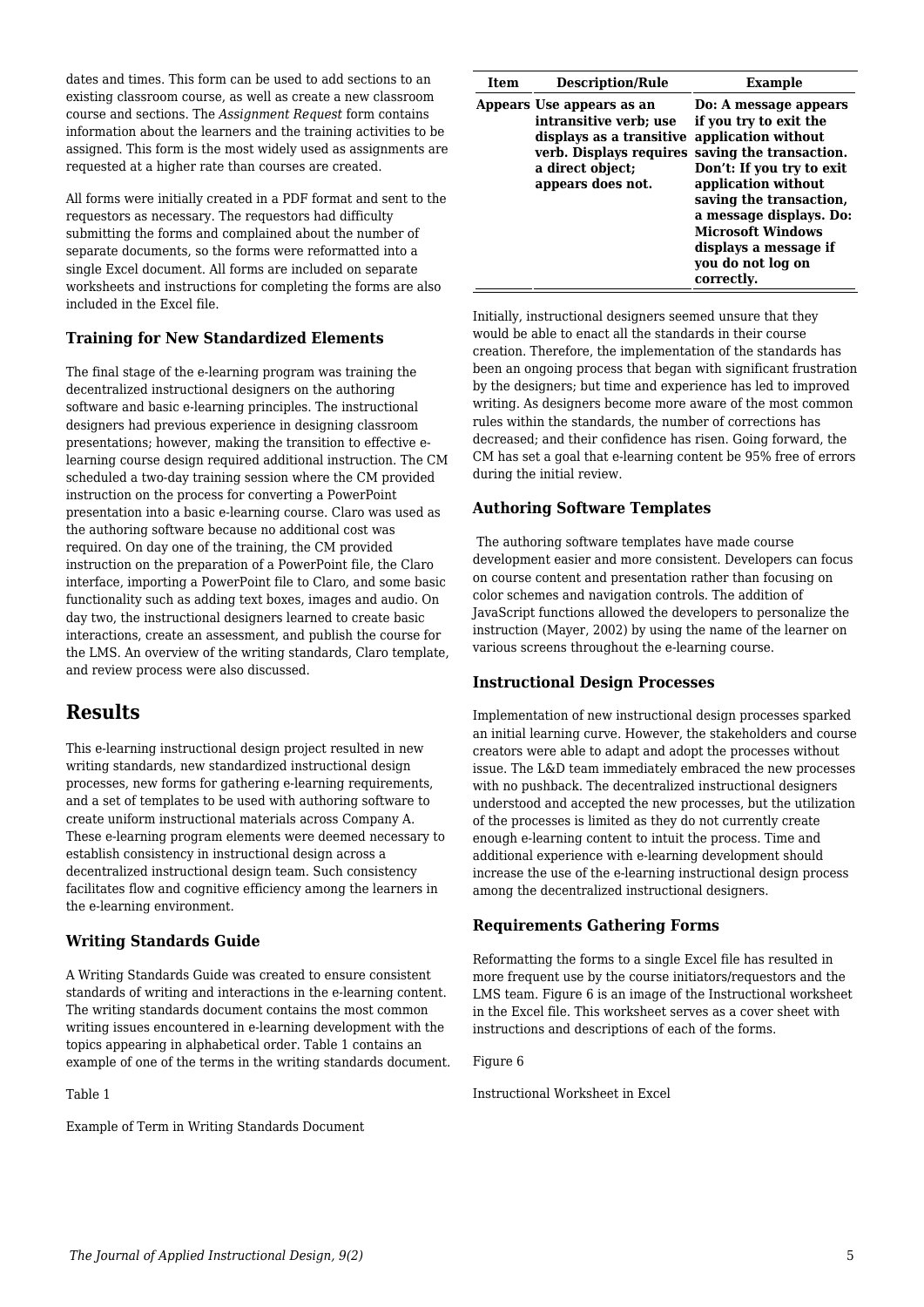|              | A                                               | B                                                                            |                                                                            | n                               | E                                                                                 |  | G | н |  |  |  |  |  |
|--------------|-------------------------------------------------|------------------------------------------------------------------------------|----------------------------------------------------------------------------|---------------------------------|-----------------------------------------------------------------------------------|--|---|---|--|--|--|--|--|
| $\mathbf{1}$ |                                                 |                                                                              |                                                                            |                                 |                                                                                   |  |   |   |  |  |  |  |  |
|              |                                                 |                                                                              |                                                                            |                                 |                                                                                   |  |   |   |  |  |  |  |  |
| 2            | <b>Instructions and Form Descriptions</b>       |                                                                              |                                                                            |                                 |                                                                                   |  |   |   |  |  |  |  |  |
| 3            |                                                 |                                                                              |                                                                            |                                 |                                                                                   |  |   |   |  |  |  |  |  |
| 4            | <b>Purpose:</b>                                 |                                                                              |                                                                            |                                 | This file contains multiple worksheets that are used to create and maintain       |  |   |   |  |  |  |  |  |
| 5            |                                                 |                                                                              |                                                                            |                                 | training content in the LMS. The appropriate forms must be completed before       |  |   |   |  |  |  |  |  |
| 6            |                                                 |                                                                              | any course or assignment is created in the LMS. Below are instructions and |                                 |                                                                                   |  |   |   |  |  |  |  |  |
| 7            |                                                 | descriptions of each form.                                                   |                                                                            |                                 |                                                                                   |  |   |   |  |  |  |  |  |
| 8            |                                                 |                                                                              |                                                                            |                                 |                                                                                   |  |   |   |  |  |  |  |  |
| 9            | <b>Instructions:</b>                            |                                                                              |                                                                            |                                 | Each worksheet contains a specific form containing required information on        |  |   |   |  |  |  |  |  |
| 10           |                                                 |                                                                              |                                                                            |                                 | the desired training. The fields in red are required, while the field in black    |  |   |   |  |  |  |  |  |
| 11           |                                                 |                                                                              |                                                                            |                                 | are optional. All of the required forms must be completed for the training to     |  |   |   |  |  |  |  |  |
| 12           |                                                 | be made available.                                                           |                                                                            |                                 |                                                                                   |  |   |   |  |  |  |  |  |
| 13           |                                                 |                                                                              |                                                                            |                                 |                                                                                   |  |   |   |  |  |  |  |  |
| 14           | <b>Descriptions: 1. Course Creation Request</b> |                                                                              |                                                                            |                                 |                                                                                   |  |   |   |  |  |  |  |  |
| 15           |                                                 | This form is required for ALL new training courses or content to be added to |                                                                            |                                 |                                                                                   |  |   |   |  |  |  |  |  |
| 16           |                                                 | the LMS. There are fields on this forms for Requestor Information.           |                                                                            |                                 |                                                                                   |  |   |   |  |  |  |  |  |
| 17           |                                                 |                                                                              | Course/Content Information and Course Settings.                            |                                 |                                                                                   |  |   |   |  |  |  |  |  |
| 18           |                                                 |                                                                              |                                                                            |                                 |                                                                                   |  |   |   |  |  |  |  |  |
| 19           |                                                 | <b>2. Section Request</b>                                                    |                                                                            |                                 |                                                                                   |  |   |   |  |  |  |  |  |
| 20           |                                                 |                                                                              |                                                                            |                                 | This form is only required for Classroom and Webinar training. Details about the  |  |   |   |  |  |  |  |  |
| 21           |                                                 |                                                                              |                                                                            |                                 | initial classroom/webinar course are added to the LMS using the Course            |  |   |   |  |  |  |  |  |
| 22           |                                                 |                                                                              |                                                                            |                                 | Creation Request form. Specific times, dates, and locations for the trainings are |  |   |   |  |  |  |  |  |
| 23           |                                                 |                                                                              |                                                                            |                                 | added using the Training Section Request form.                                    |  |   |   |  |  |  |  |  |
| 24           |                                                 |                                                                              |                                                                            |                                 |                                                                                   |  |   |   |  |  |  |  |  |
| 25           |                                                 | <b>3. Assignment Request</b>                                                 |                                                                            |                                 |                                                                                   |  |   |   |  |  |  |  |  |
| 26           |                                                 |                                                                              |                                                                            |                                 | This form is required for any training content that is to be directly assigned to |  |   |   |  |  |  |  |  |
| 27           |                                                 |                                                                              |                                                                            |                                 | a group. The learners must be active in the LMS to receive the assignment.        |  |   |   |  |  |  |  |  |
| 28           |                                                 |                                                                              |                                                                            |                                 |                                                                                   |  |   |   |  |  |  |  |  |
| 29           |                                                 |                                                                              |                                                                            |                                 | Some of the required information on this form can be completed by the             |  |   |   |  |  |  |  |  |
| 30           |                                                 |                                                                              |                                                                            |                                 | requestor, but direct contact with the LMS Team will ensure the assignment is     |  |   |   |  |  |  |  |  |
| 31           |                                                 |                                                                              |                                                                            | compiled in an accurate manner. |                                                                                   |  |   |   |  |  |  |  |  |
| 32           |                                                 |                                                                              |                                                                            |                                 |                                                                                   |  |   |   |  |  |  |  |  |
| 33           |                                                 |                                                                              |                                                                            |                                 | An assignment from the LMS can be new or existing training content.               |  |   |   |  |  |  |  |  |
| 34           |                                                 |                                                                              |                                                                            |                                 |                                                                                   |  |   |   |  |  |  |  |  |

Figure 7 contains a partial image of the Course Creation Request form with additional instructions to the right of each field.

Figure 7

Course Creation Request Form in Excel

| <b>Course Creation Request</b> |                                                                                                                                                          |  |  |  |                                                                                                      |  |
|--------------------------------|----------------------------------------------------------------------------------------------------------------------------------------------------------|--|--|--|------------------------------------------------------------------------------------------------------|--|
|                                |                                                                                                                                                          |  |  |  |                                                                                                      |  |
| <b>Directions:</b>             | This form is used to request the creation of new training materials in the<br>The requestor must complete ALL of the fields in the Requestor Information |  |  |  |                                                                                                      |  |
|                                | and Course Information sections<br>The Course Settings section is completed by the LMS Team.                                                             |  |  |  |                                                                                                      |  |
| Submit to:                     |                                                                                                                                                          |  |  |  |                                                                                                      |  |
| <b>Requestor Information</b>   |                                                                                                                                                          |  |  |  |                                                                                                      |  |
| Department/Location:           |                                                                                                                                                          |  |  |  |                                                                                                      |  |
| <b>Date of Request:</b>        |                                                                                                                                                          |  |  |  |                                                                                                      |  |
| <b>Contact Name:</b>           |                                                                                                                                                          |  |  |  |                                                                                                      |  |
| <b>Contact Phone:</b>          |                                                                                                                                                          |  |  |  |                                                                                                      |  |
| <b>Contact Email:</b>          |                                                                                                                                                          |  |  |  |                                                                                                      |  |
| <b>Course Information</b>      |                                                                                                                                                          |  |  |  |                                                                                                      |  |
| <b>Course Type:</b>            |                                                                                                                                                          |  |  |  | Online, Classroom, Webinar,<br>Video, PDF, Other                                                     |  |
| <b>Course Title:</b>           |                                                                                                                                                          |  |  |  | Title of the course as it will<br>appear in the LMS                                                  |  |
| Keywords:                      |                                                                                                                                                          |  |  |  | Terms that can be used to<br>search for the course.                                                  |  |
| <b>Course Description:</b>     |                                                                                                                                                          |  |  |  | Description of the course<br>content that will be visible in<br>the LMS. Typically 1-3<br>sentences. |  |
|                                |                                                                                                                                                          |  |  |  |                                                                                                      |  |

Figure 8 contains a partial image of the Section Request form with additional instructions to the right of each field.

Figure 8

Section Request Form in Excel

| <b>Directions:</b>               |             | training or webinar.              |               |                                                                      | This form is used to request the creation of sections for a classroom  |                                                                   |
|----------------------------------|-------------|-----------------------------------|---------------|----------------------------------------------------------------------|------------------------------------------------------------------------|-------------------------------------------------------------------|
|                                  |             | <b>BLACK</b> fields are optional. |               |                                                                      | The requestor must complete all of the RED fields in each section. The |                                                                   |
| Submit to:                       | thecompass@ |                                   | <b>R</b> .com |                                                                      | (at least two (2) weeks prior to class date)                           |                                                                   |
|                                  |             |                                   |               |                                                                      |                                                                        |                                                                   |
| <b>Requestor Information</b>     |             |                                   |               |                                                                      |                                                                        |                                                                   |
| <b>Department/Location:</b>      |             |                                   |               |                                                                      |                                                                        |                                                                   |
| <b>Date of Request:</b>          |             |                                   |               |                                                                      |                                                                        |                                                                   |
| <b>Contact Name:</b>             |             |                                   |               |                                                                      |                                                                        |                                                                   |
| <b>Contact Phone:</b>            |             |                                   |               |                                                                      |                                                                        |                                                                   |
| <b>Contact Fmail:</b>            |             |                                   |               |                                                                      |                                                                        |                                                                   |
| <b>Course Information</b>        |             |                                   |               |                                                                      |                                                                        |                                                                   |
|                                  |             |                                   |               |                                                                      |                                                                        |                                                                   |
| <b>Course Title:</b>             |             |                                   |               |                                                                      |                                                                        | Title of the course as it<br>appears in the LMS                   |
| <b>Class Date:</b>               |             |                                   |               | <b>Class Time</b><br>Zone:                                           |                                                                        | Date and Time Zone when<br>the class will be conducted            |
| <b>Class Start</b><br>Timer      |             |                                   |               | <b>Class Ford</b><br>Timer                                           |                                                                        | Start and End times for the<br>class                              |
| Minimum # of<br><b>Students:</b> |             |                                   |               | Minimum # of<br>Students:                                            |                                                                        | Mimimum and Maximum<br>number of students<br>allowed in the class |
|                                  |             |                                   |               | Automatically cancel class if minimum number of students is not met? |                                                                        |                                                                   |

Figure 9 contains a partial image of the Assignment Request form with additional instructions to the right of each field.

#### Figure 9

Assignment Request Form in Excel



### **Training Evaluation**

Training for the decentralized instructional designers was well received and appeared productive at the time. However, because these instructional designers do not currently create e-learning on a regular basis, refresher training may be required in the future. An evaluation of the e-learning training program was performed by the CM using the e-learning Maturity Model. Table 2 contains the results of the evaluation.

#### Table 2

eMM Evaluation

| <b>Measures</b>            | Level<br>1<br><b>Initial</b> |   |   | Level 2 Level 3 Level 4 | Level 5<br><b>Planned Defined Managed Optimized</b> |  |
|----------------------------|------------------------------|---|---|-------------------------|-----------------------------------------------------|--|
| <b>Student</b><br>Learning | X                            | X |   |                         |                                                     |  |
| Resource<br>Creation       | X                            | X | X |                         |                                                     |  |
| Project<br>Support         | X                            | X | X |                         |                                                     |  |
| Organization X             |                              | X |   |                         |                                                     |  |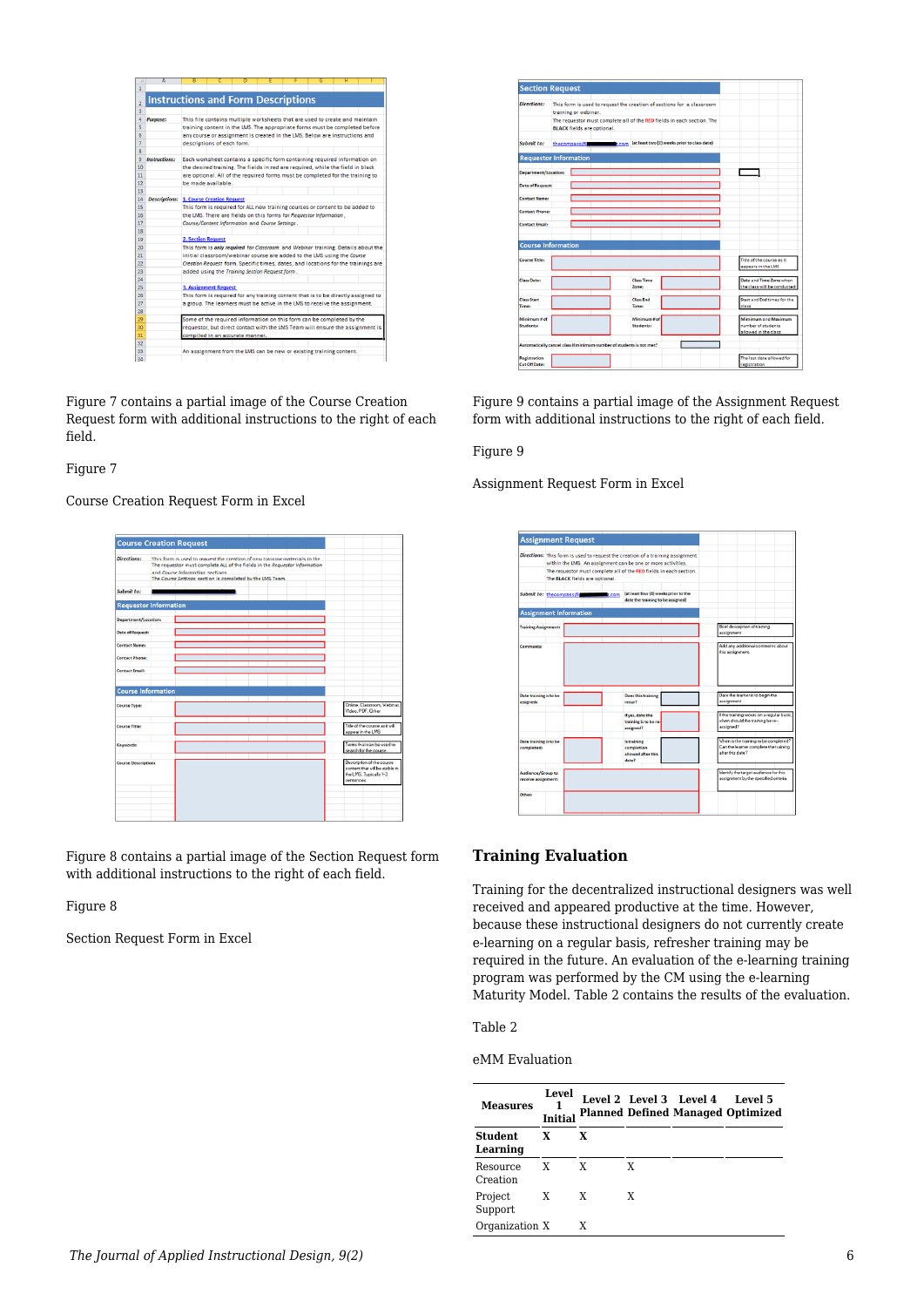Student Learning reached level 2 maturity because the learner needs have been identified, but there is still not a formal strategy in place for future Needs Analyses. Resource Creation achieved level 3 maturity because there are policies in place to protect the intellectual property, but there is no system to properly catalog and reuse the intellectual property. Project Support was a level 3 maturity because the standards, templates and processes are in place but not fully adopted across Company A yet. Organization was a level 2 maturity because the company as whole has not developed an organizational vision for e-learning training. The L&D team has plans to market e-learning and LMS to the organization to increase this maturity level.

## **Conclusions**

The purpose of this project was to standardize e-learning instructional design processes/tools and implement an elearning training program to introduce new processes/tool to a decentralized instructional design team. Standardization of process/tools was sought to enhance the flow and cognitive efficiency of e-learning programs across the organization despite a decentralized instructional design team. The new program included five sets of deliverables: authoring software templates, writing standards, requirements gathering forms, elearning instructional design process, and training on the components of the program. These deliverables established necessary standards and structure where none existed previously. However, 11 months after initiating this project, the full functionality of these deliverables has yet to be realized. With the progression of time and experience using the new tools in the context of the ADDIE instructional design model, the L&D team and decentralized instructional designers should become more adept in the use of the new standardized processes and tools, advancing the maturity of the e-learning program at Company A.

## **References**

- Clark, R.C., & Meyer, R.E. (2016). *E-learning and the science of instruction: Proven guidelines for consumers and designers of multimedia learning* (4th ed.). Hoboken, NJ: John Wiley & Sons, Inc.
- Davis, R., & Wong, D. (2007). Conceptualizing and measuring the optimal experience of the e-learning environment. *Decision Sciences Journal of Innovative Education*, *5*(1), 97–126.
- Kirschner, P. (2002). Cognitive load theory: Implication of cognitive load theory on the design of learning. *Learning and Instruction, 12,* 1–10.
- Klein, J.D., & Kelly, W.Q. (2018). Competencies for instructional designers: A view from employers. *Performance Improvement Quarterly, 31*(3), 225–247.
- Marshall, S. (2001). Improving the quality of e-learning: Lessons from the eMM. *Journal of Computer Assisted Learning*, *28*(1), 65–78. doi: 10.1111/j.1365-2729.2011.00443.x
- Marshall, S., & Mitchell, G. (2002, December). An e-learning maturity model. In *Proceedings of the 19th Annual Conference of the Australian Society for Computers in Learning in Tertiary Education, Auckland, New Zealand*.
- Mayer, R.E. (2002). Multimedia learning. *The Annual Report of Educational Psychology in Japan*, *41*, 27–29.
- Mayer, R.E. (2003). The promise of multimedia learning: Using the same instructional design methods across different media. *Learning and Instruction*, *13*, 125–139.
- Mayer, R.E. & Moreno, R. (2003). Nine ways to reduce cognitive load in multimedia learning. *Education Psychologist*, *38*(1), 43–52.
- Miller, G. (1956). [The magical number seven, plus or minus](http://www.musanim.com/miller1956/) [two: Some limits on our capacity for processing](http://www.musanim.com/miller1956/) [information.](http://www.musanim.com/miller1956/) *Psychological Review*, *63*, 81–97.
- Paas, F., Renkl, A., & Sweller, J. (2003). Cognitive load theory and instructional design: Recent developments. *Educational Psychologist*, *38*(1), 1–4.
- Paulk, M.C., Curtis, B., Chrissis, M.B., & Weber, C.V. (1993). Capability maturity model, version 1.1. *IEEE software*, *10*(4), 18–27.
- Robinson, S. (2017, September 27). *E-learning is on the rise–How can organizations get the most out of it?* Retrieved from [https://www.td.org/insights/e-learning-is-on-the-risehow-ca](https://www.td.org/insights/e-learning-is-on-the-risehow-can-organizations-get-the-most-out-of-it) [n-organizations-get-the-most-out-of-it](https://www.td.org/insights/e-learning-is-on-the-risehow-can-organizations-get-the-most-out-of-it)
- Schlegel, M.J. (1995). *A handbook of instructional and training program design*. ERIC Document Reproduction Service ED383281.
- Sorden, S. (2005). A cognitive approach to instructional design for multimedia learning. Santa Rosa, CA*: Informing Science Journal*, *8,* 263–279.
- Sweller, J., van Merrienboer, J. & Paas, F. (1998). Cognitive architecture and instructional design. *Educational Psychology Review*, *10*(3), 251–296.